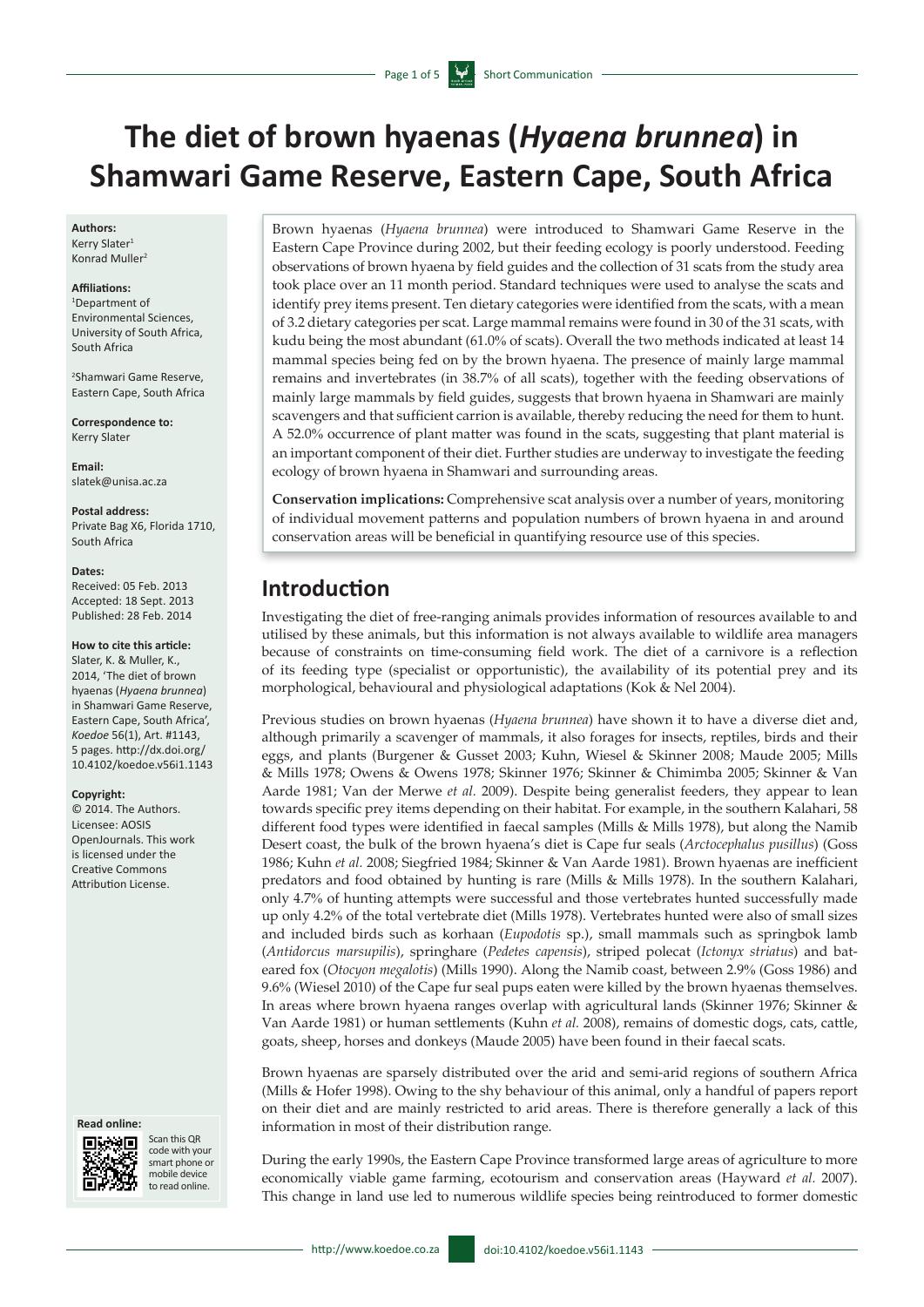livestock farms. These reintroductions included large predator species that had historically occurred in the eastern Cape region, with the main aim of these reintroductions being to restore ecological integrity, conserve threatened species and maximise ecotourism (Hayward *et al.* 2007). Although translocation of large carnivores is common, there is often very little or no post-release monitoring (Hofmeyer & Van Dyk 1998).

# **Research method and design**

### **Study area**

This article describes a preliminary study on the diet of brown hyaenas at Shamwari Game Reserve in South Africa's Eastern Cape Province (33°25′40′′S, 26°05′32′′E). Shamwari is approximately 25 000 ha, traversing four geological formations (i.e. Bokkeveld series shale, Witteberg quartzite, Karoo sandstone and Sundays River formations) (O'Brien 2004). Vegetation types in Shamwari include: Kowie Thicket, Bhisho Thornveld, Suurberg Quartzite Fynbos and Suurberg Shale Fynbos (Mucina & Rutherford 2006). Shamwari is situated in the spring-dominant rainfall region of the province and receives about 550 mm of rainfall per annum (Low & Rebelo 1996; Stone, Weaver & West 1998). Permanent water is available in the semi-perrenial Bushman's River that flows through the reserve for 27.6 km and there are a number of small earth dams.

Carnivores that have been reintroduced to Shamwari include cheetah, leopard, lion, serval, African wild dog and brown hyaena. Historical records indicate that brown hyaenas had not been seen in the eastern Cape region since the 1960s (Hayward *et al.* 2007). During 2002, two adult male and four adult female brown hyaenas wild caught from Northern Cape Province farms were reintroduced to the reserve and, by 2004, an estimated population of 15 hyaenas could be found in Shamwari. During 2007, seven adults and subadults were relocated from Shamwari to other Eastern Cape reserves. Despite this apparent success of reintroducing brown hyaenas into Shamwari, no detailed study on their diet has been conducted.

### **Procedure**

Data on feeding observations of brown hyaenas documented by field guides whilst out on game drives with guests were collected between April 2008 and June 2009 (Figure 1). These recordings included the date, species being fed on, size and any other related information. Thirty-one fresh faecal scats were also collected from 11 latrines throughout the study area between April 2008 and May 2009 (Figure 2). Dried scats were placed into a nylon netting envelope and rinsed with warm water to loosen the hair and other objects trapped inside. The scats were dissected manually and all hair samples were removed. A representative sample was selected for analysis by inspecting all the hairs visually from each faecal scat and selecting at least one hair for each size, thickness, shape, colour and length (Maude 2005). This increased the chances of identifying all mammal species represented by hair in each faecal sample. A scale imprint was made of each hair sample by placing the hair onto a glass slide that was covered with liquid gelatine. Once the gelatine had dried, the sucked up into the pipette and then dipped into cold water to solidify the wax. A cross-section of the hair was made by cutting the front end of the pipette into small slices with a surgical blade. The size and shape of the medulla and cortex of each cross-section, together with the scale imprints, were used to identify mammal species represented in each sample from reference material (Keogh 1983; Maude 2005; Perrin & Campbell 1980). Samples from mammal species occurring in the reserve were also used to make up a reference key (see Appendix 1). Remains of insects, reptiles, fruit, bone, hair, feathers and any other objects were identified by manually sorting through the faecal scats. Dietary diversity (H) was calculated from the scats using

hair was removed from the slide leaving the imprint of the hair's scale on the slide. Each hair sample was placed into the front section of a Pasteur pipette. Wax was melted and

the Brillouin index and the cumulative diversity  $(H_k)$  was plotted against the number of scats to determine if the brown hyaenas diet had been adequately sampled (Glen & Dickman 2006). The percentage occurrence of each prey item or species in the total number of scats was calculated as an indication of



**FIGURE 1:** Locations of brown hyaena feeding observations by field guides in Shamwari Game Reserve, Eastern Cape Province during the study period, from April 2008 to June 2009.



**FIGURE 2:** Locations of brown hyaena latrines used for faecal scat collection in Shamwari Game Reserve, Eastern Cape Province during the study period, from April 2008 to June 2009.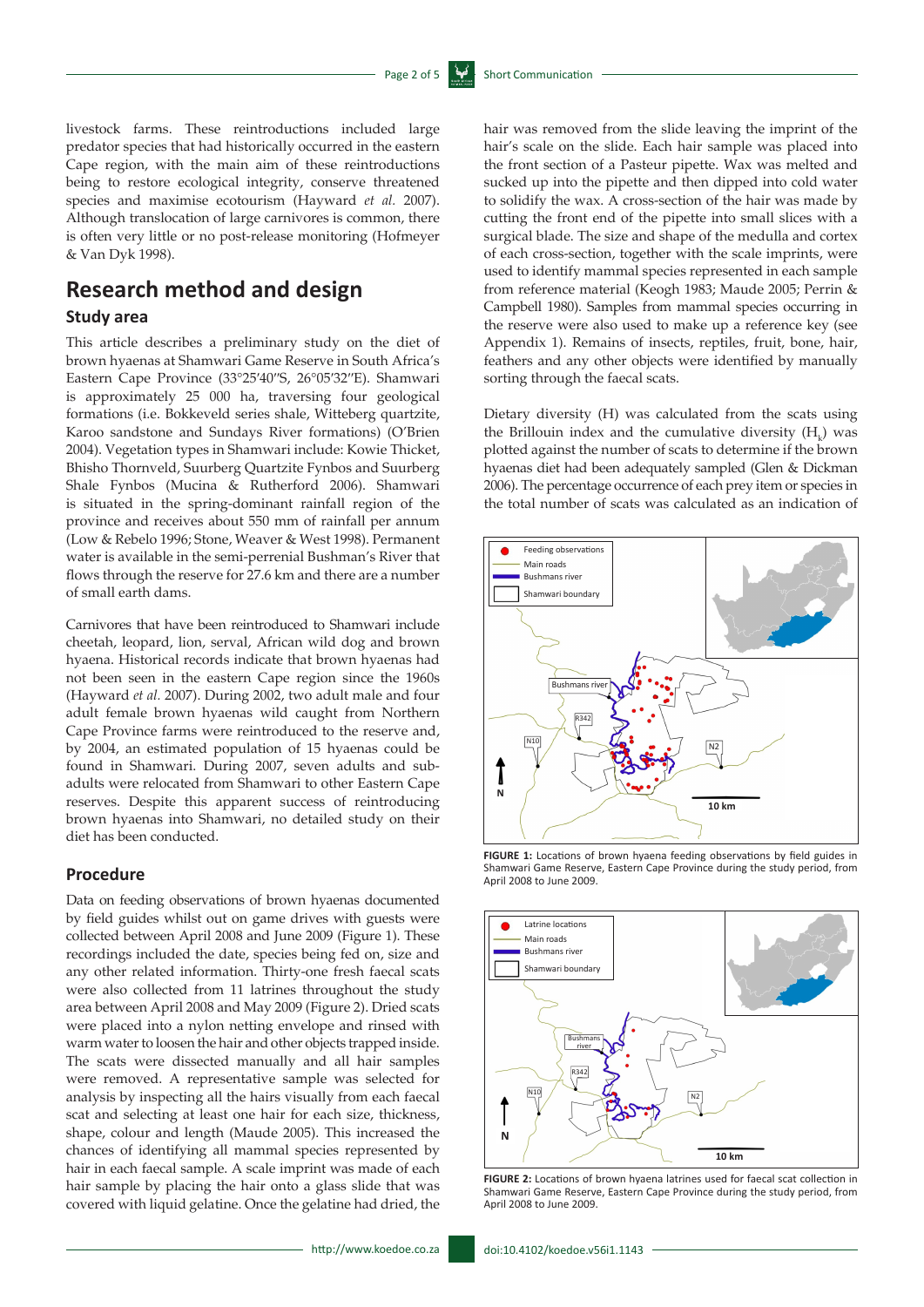0.25

how frequently the hyaenas fed on each dietary component (Loveridge & Macdonald 2003). This was calculated by the number of scats containing a particular food item / total number of scats  $\times$  100. The relative percentage occurrence (number of times a specific food item was encountered / total number of occurrences of all food items × 100) indicated the importance of each food item to the overall diet (Loveridge & Macdonald 2003). A 95% confidence interval for both the percentage occurrence and the relative percentage occurrence were generated from 1000 bootstrap simulations (Andheria, Karanth & Kumar 2007).

## **Results**

Eighty-one feeding observations of brown hyaenas were made by field guides during the study period (Table 1). Fiftyseven (70.00%) of the feeding observations were of brown hyaenas feeding on large mammals, of which 62.00% were of Ruminantia or Perrisodactyla. During the observations these larger items were always carried away from the carcass to be eaten elsewhere. On one occasion, a female brown hyaena was observed carrying a large piece of a gemsbok for over 3 km during 30 min of observation. Twelve observations (14.80%) of brown hyena feeding on two white rhino carcasses that had been killed in a territorial dispute were made during the study period. A giraffe that had died of natural causes was observed being fed on by brown hyaenas eight times (9.88%). Of the total observations, 11.00% (five blesbok, one kudu and three springbok) were kills that brown hyaenas had stolen from cheetah. Brown hyaenas were also observed to kill and eat one leopard tortoise (*Geochelone pardalis*) and three angulate tortoises (*Chersina angulata*).

The use of a cumulative Brillouin index  $(H_k)$  indicated that the scat sample size of 31 scats was sufficient for brown hyaenas (Figure 3). We found a mean of 3.2 dietary categories per hyaena scat. Large mammal remains (> 10 kg) were found in 30 of the 31 scats and were clearly the most important dietary component for brown hyaenas (Table 2). Five species of large mammals were identified from the scats, with kudu being the most frequent, representing 61.0% occurrence in the diet. Blesbok and bushbuck contributed 58.1% and 41.9% to the brown hyaena's diet, respectively. Plains zebra contributed 29.0% and warthog 12.0% to diet. Overall, at least 14 mammal species were found to be included in the hyaena's diet, as well as a variety insects, reptiles, birds and plant material.

# **Discussion**

Brown hyaenas usually only hunt small mammals (Owens & Owens 1978) and therefore the high number of large mammals being observed to be eaten and the hair found in the faecal scats was more than likely indicative of these prey items having been scavenged. This study confirms the findings of other such studies where remains in brown hyaena scats were mainly from members of the order Ruminantia (Burgener & Gusset 2003; Van der Merwe *et al.* 2009). The low frequency of small species in this study may suggest that sufficient carrion is available due to the presence of other predators in the same area as the hyaenas, thereby



**TABLE 1:** Feeding observations of brown hyaenas in Shamwari Game Reserve,

| Order or<br>suborder | <b>Species</b>                         | Percentage of feeding<br>observations ( $n = 81$ ) |                  |
|----------------------|----------------------------------------|----------------------------------------------------|------------------|
|                      |                                        | $\frac{0}{0}$                                      | $\boldsymbol{n}$ |
| Ruminantia           | Black wildebeest (Connochaetes gnou)   | 4.94                                               | 4                |
|                      | Impala (Aepyceros melampus)            | 6.17                                               | 5                |
|                      | Springbok (Antidorcas marsupialis)     | 3.70                                               | 3                |
|                      | Common duiker (Sylvicapra grimmia)     | 1.23                                               | $\mathbf{1}$     |
|                      | Gemsbok (Oryx gazelle)                 | 2.47                                               | $\overline{2}$   |
|                      | <b>Bushbuck (Tragelaphus scriptus)</b> | 1.23                                               | $\mathbf{1}$     |
|                      | Blesbok (Damaliscus pygargus)          | 8.64                                               | $\overline{7}$   |
|                      | Giraffe (Giraffa camelopardalis)       | 9.88                                               | 8                |
|                      | Kudu (Tragelaphus strepsiceros)        | 8.64                                               | $\overline{7}$   |
| Perissodactyla       | White rhinoceros (Ceratotherium simum) |                                                    | 12               |
| <b>Suiformes</b>     | Warthog (Phacochoerus africanus)       | 4.94                                               | $\overline{4}$   |
| Primates             | Chacma baboon (Papio ursinus)          | 1.23                                               | $\mathbf{1}$     |
| Carnivora            | Aardwolf (Proteles cristatus)          | 2.47                                               | $\overline{2}$   |
| <b>Testudines</b>    | Angulate Tortoise (Chersina angulata)  | 3.70                                               | 3                |
|                      | Leopard tortoise (Geochelone pardalis) | 1.23                                               | $\mathbf{1}$     |
|                      | Unidentified vertebrate remains        | 18.52                                              | 15               |
|                      | Unidentified                           | 6.17                                               | 5                |

**TABLE 2:** Diet of brown hyaenas in Shamwari Game Reserve, Eastern Cape Province, South Africa, as determined by faecal scats, expressed as the percentage occurrence and relative percentage occurrence.

| <b>Food item</b>                     | <b>Percent occurrence</b> |               | <b>Relative percent</b><br>occurrence |               |
|--------------------------------------|---------------------------|---------------|---------------------------------------|---------------|
|                                      | $\frac{0}{0}$             | Range         | Relative %                            | Range         |
| Bushbuck (Tragelaphus scriptus)      | 41.9                      | $25.8 - 58.1$ | 9.0                                   | $4.9 - 13.9$  |
| <b>Blesbok (Damaliscus pygargus)</b> | 58.1                      | $38.7 - 74.2$ | 12.5                                  | $7.6 - 18.1$  |
| Kudu (Tragelaphus strepsiceros)      | 61.3                      | $42.0 - 77.4$ | 13.2                                  | $7.6 - 18.1$  |
| Plains zebra (Equus quagga)          | 29.0                      | $12.9 - 45.2$ | 6.3                                   | $2.8 - 10.4$  |
| Warthog (Phacochoerus africanus)     | 12.9                      | $3.2 - 25.8$  | 2.8                                   | $0.7 - 5.6$   |
| Insects                              | 38.7                      | $19.4 - 54.8$ | 8.3                                   | $4.2 - 13.2$  |
| Freshwater crab                      | 3.2                       | $0.0 - 9.7$   | 0.7                                   | $0.0 - 2.1$   |
| Tortoise egg shell                   | 9.7                       | $0.0 - 22.6$  | 2.1                                   | $0.0 - 4.8$   |
| Unidentified hair                    | 58.1                      | $41.9 - 74.2$ | 12.5                                  | $7.0 - 18.1$  |
| Unidentified feathers                | 6.5                       | $0.0 - 16.1$  | 1.4                                   | $0.0 - 3.5$   |
| Bone remains                         | 83.9                      | 71.0-96.8     | 18.1                                  | $11.8 - 25.0$ |
| <b>Plant remains</b>                 | 51.6                      | $32.3 - 67.7$ | 11.1                                  | $6.3 - 16.0$  |
| Plastic                              | 9.7                       | $0.0 - 22.6$  | 2.1                                   | $0.0 - 4.9$   |
| $n = 31.$                            |                           |               |                                       |               |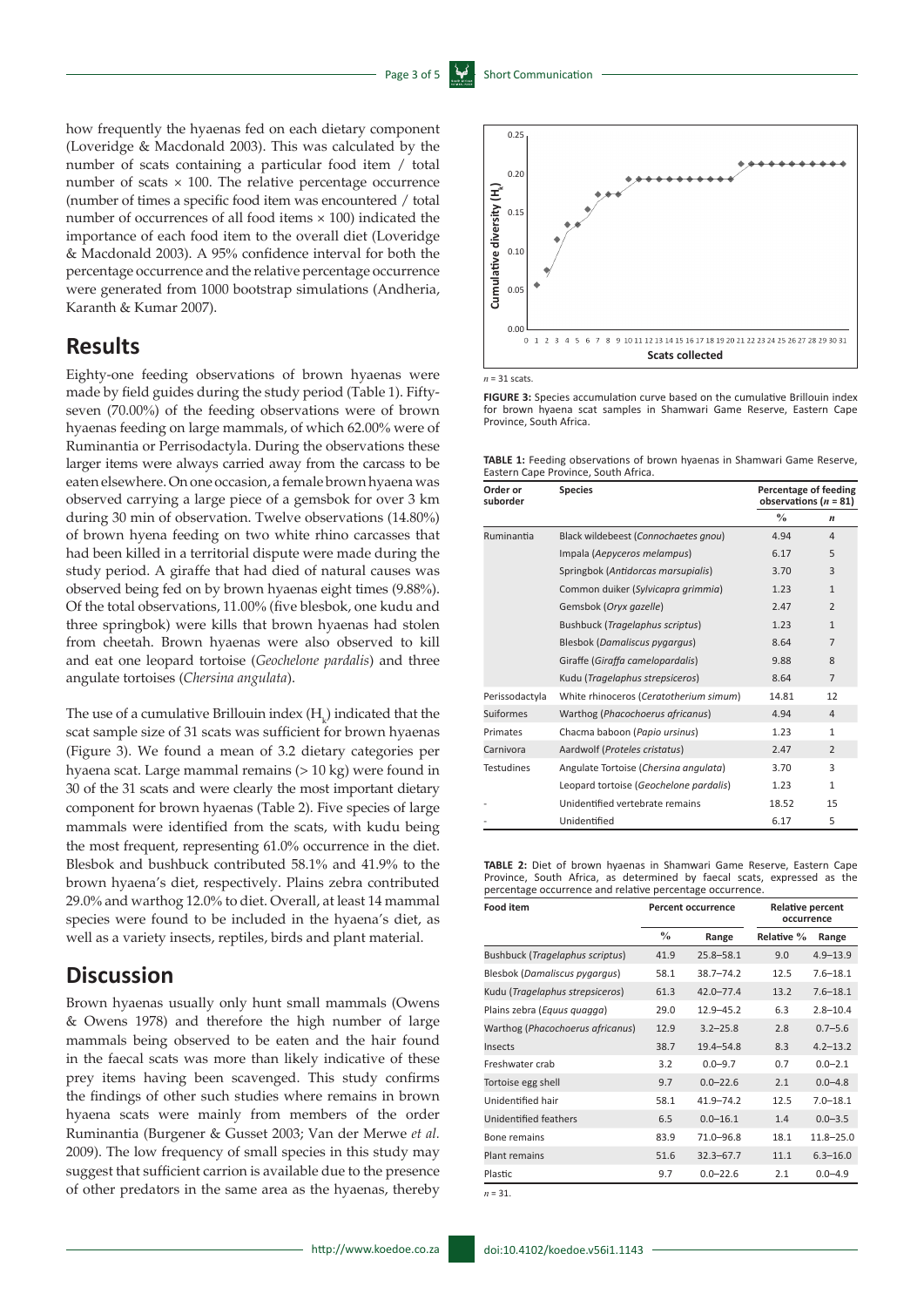reducing the need for them to hunt. Although the occurrence of plant material found in the scats (52%) is not as high as found in brown hyaenas living in arid areas (Mills & Mills 1978), plant material is still an important component of the diet for brown hyaenas in Shamwari. Invertebrates that were consumed were more likely ingested during feeding off carcasses.

# **Conclusion**

This article represents the first documented study of the dietary habits of brown hyaenas in Shamwari Game Reserve in the Eastern Cape. Further studies are currently underway to explore the feeding ecology and the influence of apex predators on the scavenging behaviour of the brown hyaenas in Shamwari Game Reserve and surrounding areas.

### **Acknowledgements**

We thank Shamwari Game Reserve for permission to conduct the project. Nadia Muller, Dr Murray Stokoe and the Shamwari Rangers Department assisted with logistics of the project.

### **Competing interests**

The authors declare that they have no financial or personal relationships that may have inappropriately influenced them in writing this article.

### **Authors' contributions**

K.M. (Shamwari Game Reserve) was responsible for data collection and the initial draft of the article. K.S. (University of South Africa) was the project supervisor, analysed the data and wrote the final article.

### **References**

- Andheria, A.P., Karanth, K.U. & Kumar, N.S., 2007, 'Diet and prey profiles of three sympatric large carnivores in Bandipur Tiger Reserve, India', *Journal of Zoology, London* 273, 169–175.<http://dx.doi.org/10.1111/j.1469-7998.2007.00310.x>
- Burgener, N. & Gusset, M., 2003, 'The feeding habits of brown hyaenas (*Hyaena brunnea*) on a game ranch in Limpopo Province, South Africa', *African Zoology* 38, 181–184.
- Glen, A.S. & Dickman, C.R., 2006, 'Diet of the spotted tailed quoll (*Dasyurus maculatus)*  in eastern Australia: Effects of season, sex and size', *Journal of Zoology, London* 269, 241–248.
- Goss, R.A., 1986, 'The influence of food source on the behavioural ecology of brown hyena in the Namib Desert', MSc thesis, Department of Zoology and Entomology, University of Pretoria.
- Hayward, M.W., Adendorff, J., O'Brien, J., Sholto–Douglas, A., Bissett, C., Moolman, L.C. *et al.*, 2007, 'The reintroduction of large carnivores to the Eastern Cape, South Africa: An assessment', *Oryx* 41, 205–214. [http://dx.doi.org/10.1017/](http://dx.doi.org/10.1017/S0030605307001767) [S0030605307001767](http://dx.doi.org/10.1017/S0030605307001767)
- Hofmeyer, M. & Van Dyk, G., 1998, 'Cheetah introductions to two North West parks: Case studies from Pilanesburg National Park and Madikwe Game Reserve', in B.L. Penzhorn (ed.), *Cheetahs as game ranch animals*, pp. 60–71, Wildlife Group of the South African Veterinary Association, Onderstepoort.
- Keogh, H.J., 1983, 'A photographic reference system of the microstructure of the hair of southern African bovids', *South African Journal of Wildlife Research* 13, 89–132.
- Kok, O.B. & Nel, J.A.J., 2004, 'Convergence and divergence in prey of sympatric canids and felids: Opportunism or phylogenetic constraint?', *Biological Journal of the Linnaean Society* 83, 527–538. [http://dx.doi.org/10.1111/j.1095-](http://dx.doi.org/10.1111/j.1095-8312.2004.00409.x) [8312.2004.00409.x](http://dx.doi.org/10.1111/j.1095-8312.2004.00409.x)
- Kuhn, B.F., Wiesel, I. & Skinner, J.D., 2008, 'Diet of brown hyaenas (Parahyaena<br>brunnea) on the Namibian coast', Transactions of the Royal Society South Africa<br>63(2), 150–159.<http://dx.doi.org/10.1080/00359190809519219>
- Loveridge, A.J. & Macdonald, D.W., 2003, 'Niche separation in sympatric jackals (*Canis mesomelas* and *Canis adustus*)', *Journal of Zoology, London* 259, 143–153. [http://](http://dx.doi.org/10.1017/S0952836902003114) [dx.doi.org/10.1017/S0952836902003114](http://dx.doi.org/10.1017/S0952836902003114)
- Low, A.B. & Rebelo, A.G., 1996, *Vegetation of South Africa, Lesotho, and Swaziland*, Department of Environmental Affairs and Tourism, Pretoria.
- Maude, G., 2005, 'The comparative ecology of the Brown Hyena (Hyaena brunnea)<br>in the Makgadikgadi National Park and a neighbouring community cattle area<br>in Botswana', MSc thesis, Department of Zoology and Entomology, Unive Pretoria.
- Mills, M.G.L., 1978, 'Foraging behaviour of the brown hyaena (*Hyaena brunnea*  Thunberg, 1820) in the southern Kalahari', *Zeitschrift fur tierpsychologie* 48, 113– 141.<http://dx.doi.org/10.1111/j.1439-0310.1978.tb00252.x>
- Mills, M.G.L., 1990, *Kalahari hyenas: The comparative behavioral ecology of two species*, Chapman & Hall, London.
- Mills, M.G.L. & Hofer, H., 1998, *Hyaenas Status survey and conservation action plan*, IUCN/SSC Hyaena Specialist Group, Gland.
- Mills, M.G.L. & Mills, E.J., 1978, 'The diet of the brown hyaena (*Hyaena brunnea*) in the southern Kalahari', *Koedoe* 21, 125–149. [http://dx.doi.org/10.4102/koedoe.](http://dx.doi.org/10.4102/koedoe.v21i1.968) [v21i1.968](http://dx.doi.org/10.4102/koedoe.v21i1.968)
- Mucina, L. & Rutherford, M.C. (eds.), 2006, 'The vegetation of South Africa, Lesotho and Swaziland'*, Strelitzia* 19, South African National Biodiversity Institute, Pretoria.
- O'Brien, J.W., 2004, 'Vegetation management units of Shamwari Game Reserve', MSc thesis, Terrestrial Ecology Research Unit, University of Port Elizabeth.
- Owens, M.J. & Owens, D.D., 1978, 'Feeding ecology and its influence on social organization in brown hyaena (*Hyaena brunnea*, Thunberg) of the central Kalahari Desert', *East Africa Wildlife Journal* 16, 113–135.
- Perrin, M.R. & Campbell, B.S., 1980, 'Key to the mammals of the Andries Vosloo Kudu Reserve (Eastern Cape) based on their hair morphology, for use in predator scat analysis', *South African Journal of Wildlife Research* 10, 1–4.
- Siegfried, W.R., 1984, 'An analysis of faecal pellets of the brown hyaena on the Namib coast', *South African Journal of Zoology* 19, 61.
- Skinner, J.D., 1976, 'Ecology of the brown hyaena *Hyaena brunnea* in the Transvaal with a distribution map for southern Africa', *South African Journal of Science* 72, 262–269.
- Skinner, J.D. & Chimimba, C.T., 2005, *The mammals of the southern African subregion*, 3rd edn., Cambridge University Press, Cambridge. [http://dx.doi.org/10.1017/](http://dx.doi.org/10.1017/CBO9781107340992) [CBO9781107340992](http://dx.doi.org/10.1017/CBO9781107340992)
- Skinner, J.D. & Van Aarde, R.J., 1981, 'The distribution and ecology of the brown hyaena *Hyaena brunnea* and spotted hyaena *Crocuta crocuta* in the central Namib Desert', *Madoqua* 12, 231–239.
- Stone, A.W., Weaver, A.B. & West, W.O., 1998, 'Climate and weather', in R.A. Lubke & I. DeMoor (eds.), *Field guide to the eastern and southern Cape coasts*, pp. 41–49, University of Cape Town Press, Cape Town.
- Van der Merwe, I., Tambling, C.J., Thorn, M., Scott, D.M., Yarnell, R.W., Green, M. et al., 2009, 'An assessment of diet overlap of two mesocarnivores in the North West<br>Province, South Africa', African Zoology 44(2), 288–2
- Wiesel, I., 2010, 'Killing of Cape fur seal (*Arctocephalus pusillus pusillus*) pups by brown hyenas (*Parahyaena brunnea*) at mainland breeding colonies along the coastal Namib Desert', *Acta Ethologica* 13, 93–100.

Appendix 1 starts on next the page →